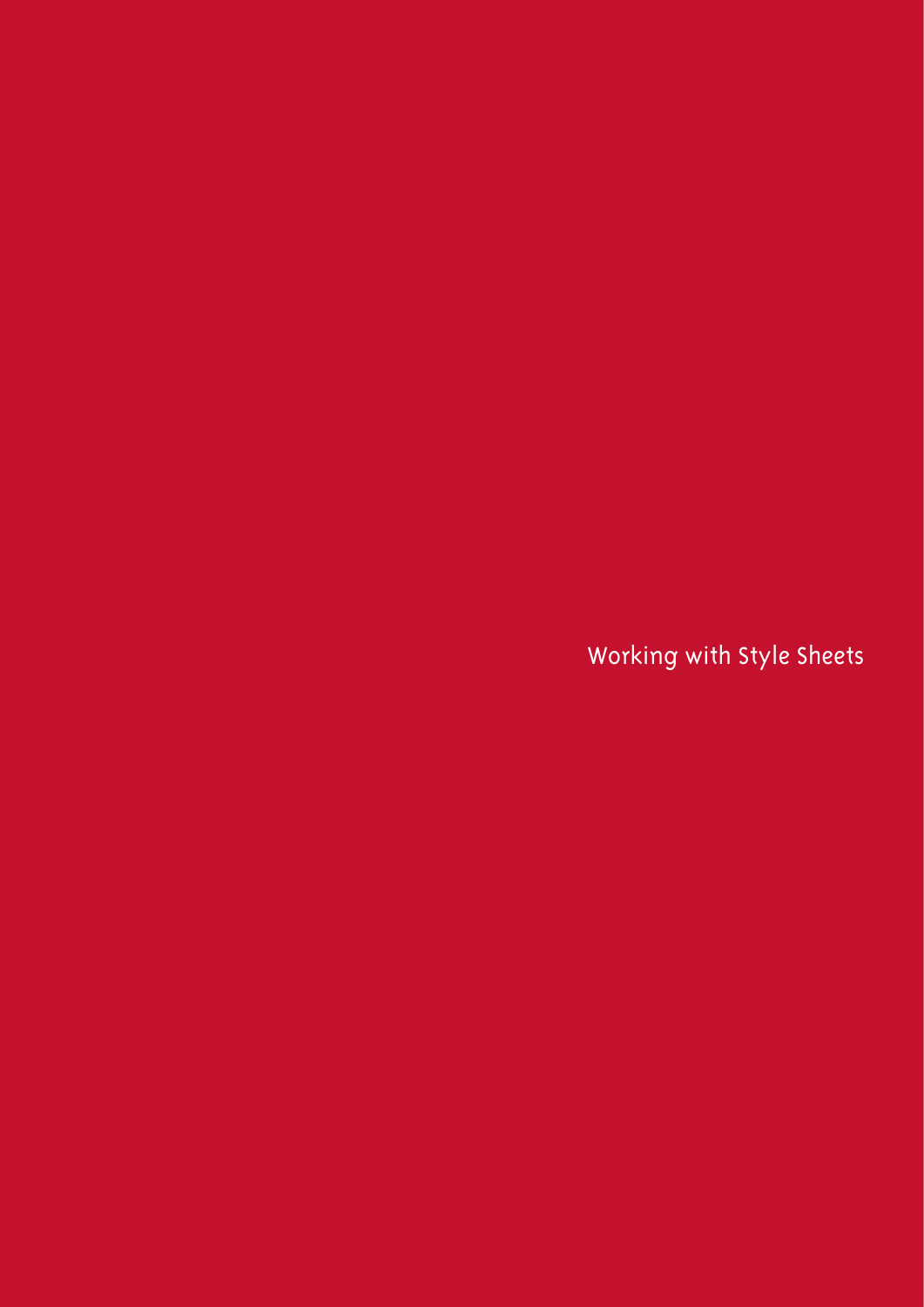# **Working with Style Sheets**

# Introduction

A Style Sheet can be regarded as a collection of options for the assigning of attributes to text, objects or images. Using Style Sheets, the user can apply a whole series of options simultaneously with a single keystroke. The advantage of this method lies not only in the fast application of several options, but also in flexibility for additional editing. For this reason, a professional user will always work with a large number of Style Sheets so as to complete his task quickly and in a structured way.

The program offers extensive functions for the creation, management and application of Style Sheets. Here below is a brief overview:

- Style Sheets can be applied to text, objects and images.
- Text Style Sheets can be applied to characters, paragraphs and layouts.
- Style Sheets only change the options that have been defined in the Style Sheet
- Style Sheets can be inherited, which means that they can be used as models or templates for additional Style Sheet definitions.

# Create/Import Text Style Sheets

### Create Text Style Sheets

You can create a Text Style Sheet for characters, paragraphs and layouts. When you create a Character Style Sheet, you have all the options available for characters. If you want to create a Paragraph Style Sheet, you have all the options available for paragraphs, plus as an option all the options available for characters. If you want to create a Layout Style Sheet, you have all the options available for layouts.

#### Create a simple Text Style Sheet:

- I. Choose one of the following options:
	- Select the menu command Edit/Style Sheets and select the option New.
	- Right click in the Style Sheets Palette and choose the option New in the context menu.
- 2. Select your own name for the Style Sheet, or alternatively select one of the predefined names.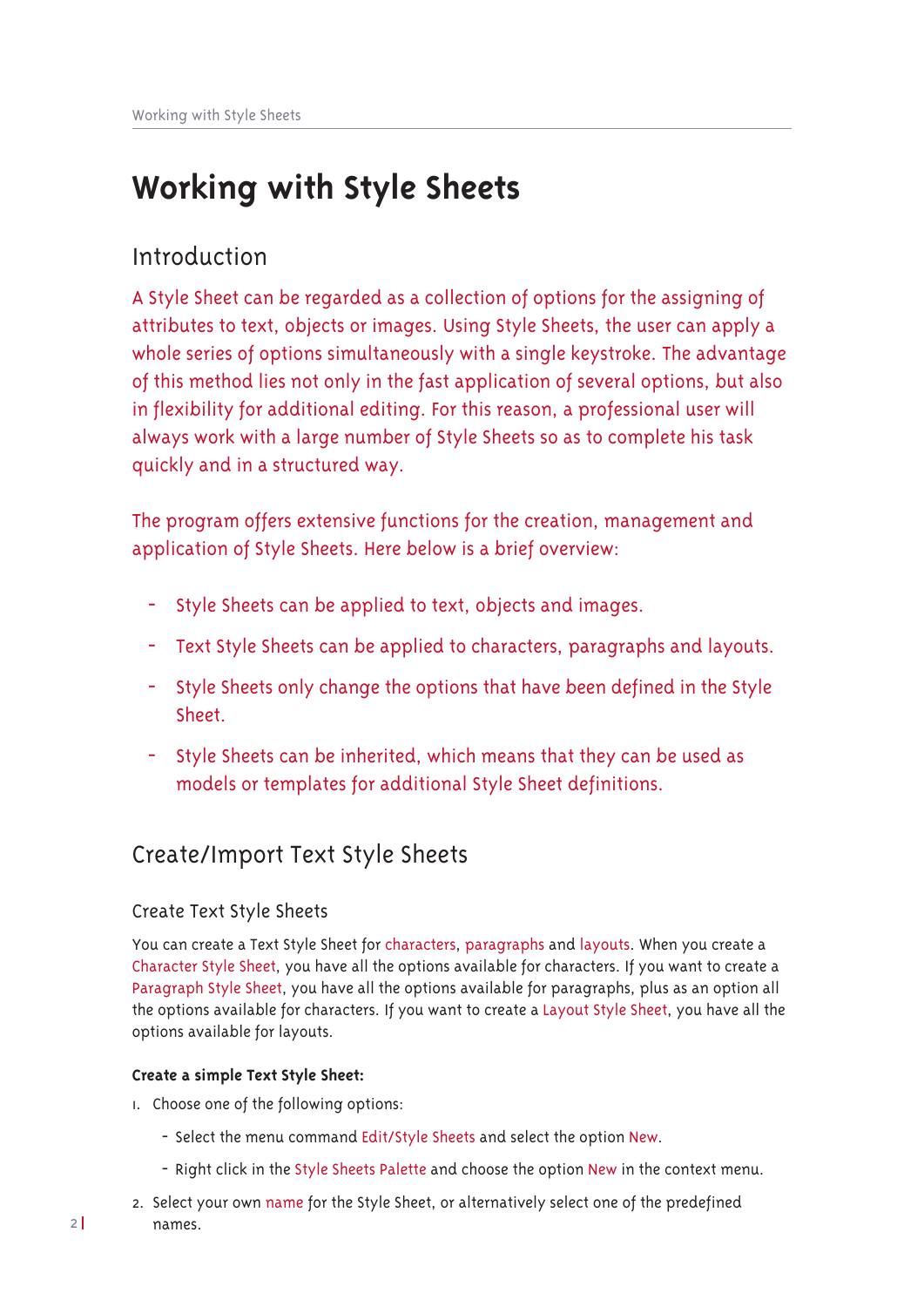- 3. Select a Style Sheet Type:
	- Select the option Character if you want to create a Character Style Sheet.
	- Select the option Paragraph if you want to create a Paragraph Style Sheet.
	- Select the option Layout if you want to create a Layout Style Sheet.
- 4. Select the option Based on actual settings if you want to take over all corresponding attributes of the text in which the cursor is currently placed. The option can be selected when the text mode is active.
- 5. In the dialog section General, choose a key or key combination for faster application. Click in the entry field and press a single key or key combination. The program supports the following keys/key combinations:
	- the Numeric Keypad,
	- the Numeric Keypad, in combination with the Ctrl key (Windows/Linux), or the Command key (Mac) and/or the Alt key (Windows/Linux) or the Option key (Mac),
	- the function keys F5 to F12,
	- the function keys F5 to F12, in combination with the Ctrl key (Windows/Linux), or the Command key (Mac) and/or the Alt key (Windows/Linux) or the Option key (Mac) and/or the Windows key (Windows/Linux) or the ctrl key (Mac) and/or the Shift key.

#### Note:

If your current document contains a Style Sheet operating with the same key combination that has been assigned to a palette, then the palette activation and de-activation function of this key will take precedence and the key combination will not work for the Style Sheet.

6. Choose the settings for characters, paragraphs or layouts in the respective dialogs. If you have applied the option Based on actual settings, all the options are already predefined. If you have not applied this option, you can decide individually which options you want to apply.

When the Style Sheet is applied in the text only those options will be applied that were defined in the Style Sheet. You can work even more effectively with Style Sheets if when you create a new one you apply an existing one as a template. This way of working is particularly helpful if for example you want to create several Paragraph Style Sheets that all have the same character options. Instead of repeating the character options in every Paragraph Style Sheet, you simply select a Character Style Sheet as a template for every Paragraph Style Sheet. In this way you save not only the repeated settings in all the Paragraph Style Sheets but also avoid possible errors arising from creating several Style Sheets with the same settings. Furthermore, this method also enables you to change all related Paragraph Style Sheets by changing a single Character Style Sheet.

#### Create a text Style Sheet with a template:

- I. Create a Style Sheet as described above or choose an existing Style Sheet.
- 2. In the General dialog area, choose a Template:
	- For Character Style Sheets, choose an existing Character Style Sheet as the template.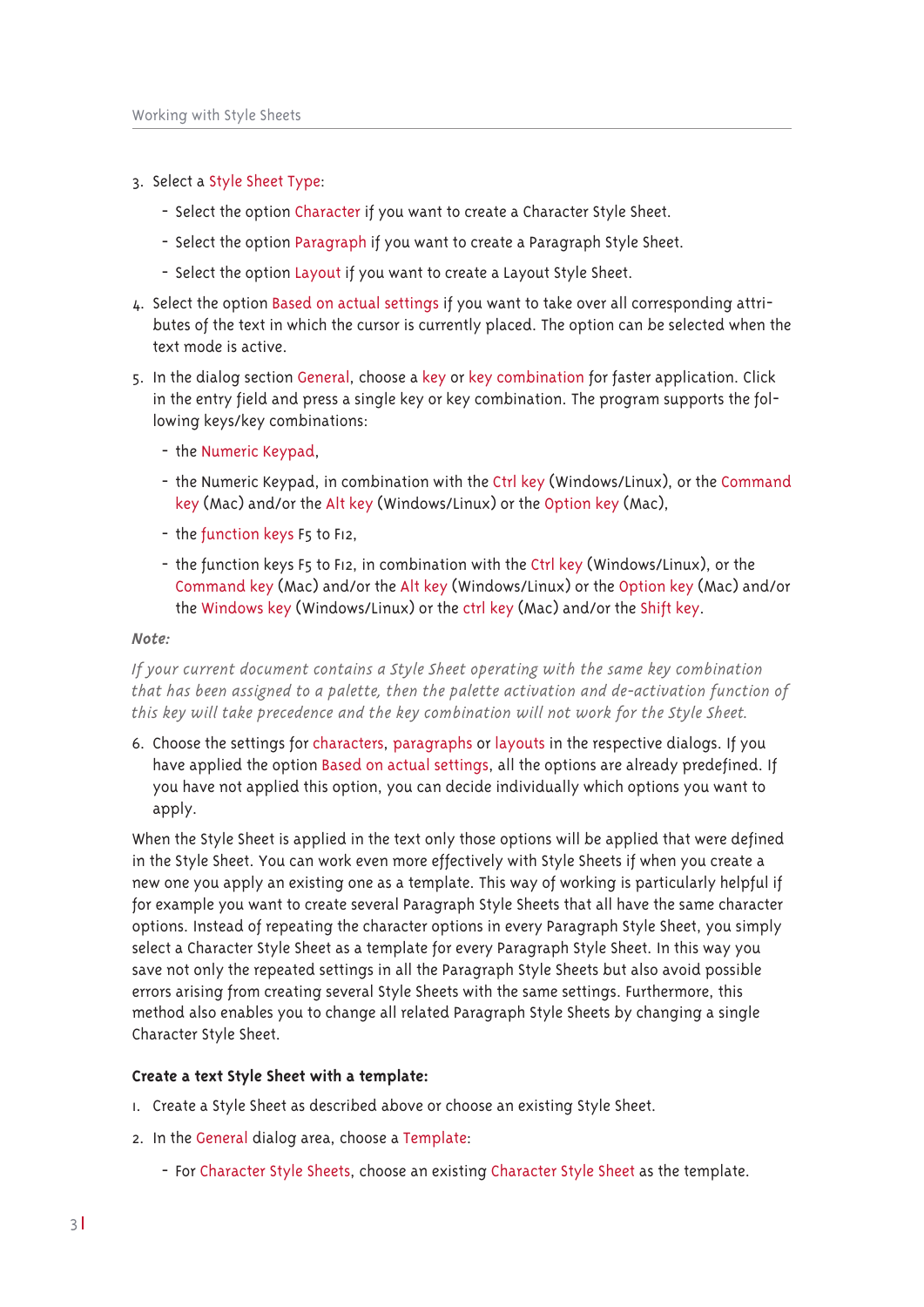- For Paragraph Style Sheets, choose an existing Paragraph Style Sheet and/or a Character Style Sheet as the template. If you choose a Character Style Sheet, the character options will be deactivated automatically.
- For Layout Style Sheets, choose an existing Layout Style Sheet as the template.
- Choose the option None to cancel the selection of a template.

#### *<i>Tips for creating Text Style Sheets:*

- *0 ňũ|oŚ ňŝŚŚũ ţdpŚv pxvũ ŗŚ xţlŦxŚ lţ ũŝŚ ŚţũluŚ grfxpŚţũġ luuŚoŚydţũ ri ũŝŚlu ũ|sŚ1 Ķ ţdpŚ may not be used twice.*
- *<u>2 Predefined Style Sheet names are displayed in square brackets.</u>*
- *0 Ŏrx fdţ xvŚ ũŝŚ suŚgŚilţŚg ňũ|oŚ ňŝŚŚũ ţdpŚv dv riũŚţ dv |rx olŠŚ1 Lţ ũŝlv fdvŚ ũŝŚ ňũ|oŚ sheets are numbered by the program.*
- *0 WŝŚ xvŚ ri suŚgŚilţŚg ňũ|oŚ ňŝŚŚũ ţdpŚv lv ŝŚosixo li |rx duŚ Ś{fŝdţjlţj grfxpŚţũv lţũŚu0 nationally, as these names are translated automatically. In this case, the structure of the*  $i$  *text is easily recognisable for a newcomer (e.g. Body Text, Chapter, Lists, etc.), even if he doesn't understand the text content in the relevant language.*
- *0 Zlũŝ ũŝŚ xvŚ ri ũŚpsodũŚvġ |rx fdţ plţlplůŚ ũŝŚ ţxpŗŚu ri ňũ|oŚ vŝŚŚũv dţg vlpsoli| ũŝŚ pdţdjŚpŚţũ ri ũŝŚp1 Lţ ũŝlv fdvŚ ŬŚ uŚfrppŚţg ţrũ xvlţj ũŝŚ rsũlrţ EdvŚg rţ dfũxdo settings and setting the options manually.*
- *0 E| xvlţj vŝruũfxũ ŠŚ|v |rx fdţ dsso| ňũ|oŚ ňŝŚŚũv idvũŚu1 Li ũŝŚuŚ duŚ ryŚuodsv Ŭlũŝ sur0 gram shortcuts, the shortcuts for the Style Sheets will be ignored.*

#### Importing Text Style Sheets

You can take over Style Sheets from other documents by selecting a text or a text object with the appropriate Style Sheets, copying and pasting into the target document. when you take over Style Sheets from other documents that have identical names to and are of the same type as those of the target document, the settings in the target document will be applied to the imported text.

## Assigning Text Style Sheets

#### Assigning Text Style Sheets manually

You can apply Character, Paragraph and Layout Style Sheets to a text both manually and automatically.

#### **Assigning Text Style Sheets manually:**

- I. Choose one of the following options:
	- To assign a Character Style Sheet, mark the appropriate text.
	- To assign a Paragraph Style Sheet to a paragraph, position the cursor anywhere in the paragraph. Alternatively you can mark a text section within the paragraph.
	- To assign a Paragraph Style Sheet to several paragraphs, mark the paragraphs. It is only necessary to mark a part of each paragraph, marking all the paragraphs completely is unnecessary.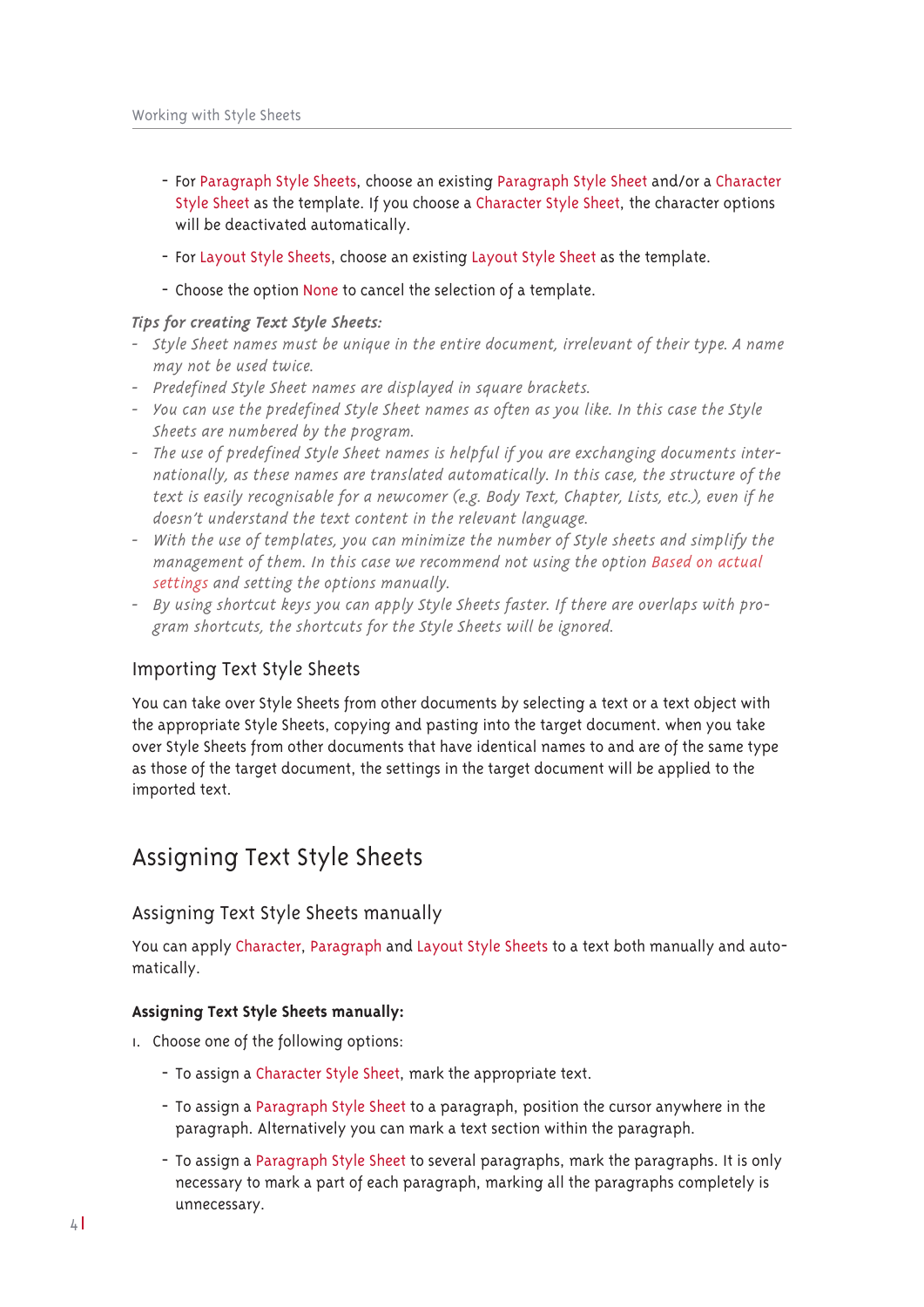- To assign a Layout Style Sheet, position the cursor anywhere in the text. If you are using several layouts in the text, position the cursor in the appropriate Layout.
- 2. Choose one of the following options:
	- Choose the required Style Sheet in the menu Text/Character Style Sheet or Text/Paragraph Style Sheet or Text/Layout Style Sheet.
	- Click the Style Sheet name in the Style Sheets palette.
	- Press the shortcut key combination that is displayed after the Style Sheet name in the Style Sheets palette.

#### *Notes on the manual assignment of Text Style Sheets:*

- *0 Li |rx dvvljţ d ňũ|oŚ ňŝŚŚũ ũr d ũŚ{ũ ũŝdũ douŚdg| srvŚvvŚv lgŚţũlfdo dũũulŗxũŚvġ ũŝŚvŚ lgŚţ0*  $\tilde{a}$  *diality diality diality lightarrativity be assigned. After the Style sheet has been*  $a$  *assigned, a plus sign will appear in the Style Sheets palette.*
- *0 Li |rx dvvljţ d ňũ|oŚ ňŝŚŚũ ũr d ũŚ{ũ ũŝdũ douŚdg| srvŚvvŚv lgŚţũlfdo dũũulŗxũŚvġ |rx fdţ coverwrite them with the settings in the Style Sheet by double-clicking the name of the Style Sheet in the Style Sheets palette. This will cause the plus sign to disappear.*
- $\overline{a}$ *Alternatively you can click the name of the Style Sheet in the Style Sheets palette and choose the option Overwrite all settings in selection.*
- $-$  *Alternatively you can click the name of the Style Sheet in the Style Sheets palette and choose the option Overwrite all settings in story.*

#### Assigning Text Style sheets automatically

Text Style Sheets can also be assigned using the option Search & Replace. This option is particularly helpful when

- you want to assign Style Sheets to a Text whose attributes have been assigned manually, or
- you want to replace Style Sheets in a text with other Style Sheets.

#### **Assign Text Style Sheets automatically:**

- I. Choose one of the following options:
	- Press the shortcut keys Ctrl + F (Windows/Linux) or Command + F (Mac).
	- Choose the menu command Text > Search & Replace.
- 2. In the Search section, choose a combination of Text, Font, Font Size, Text Color or Language to enable the relevant text to be identified.
- 3. Choose an existing Character or Paragraph Style Sheet in the Replace section.

#### **Replace Text Style Sheets automatically:**

- I. Choose one of the following options:
	- Press the shortcut keys Ctrl + F (Windows/Linux) or Command + F (Mac).
	- Choose the menu command Text > Search & Replace.
- 2. In the Search section, choose a Style Sheet Type:
- $\frac{1}{2}$   $\frac{1}{2}$  Choose the option Character Style Sheet if you want to search for a Character Style Sheet.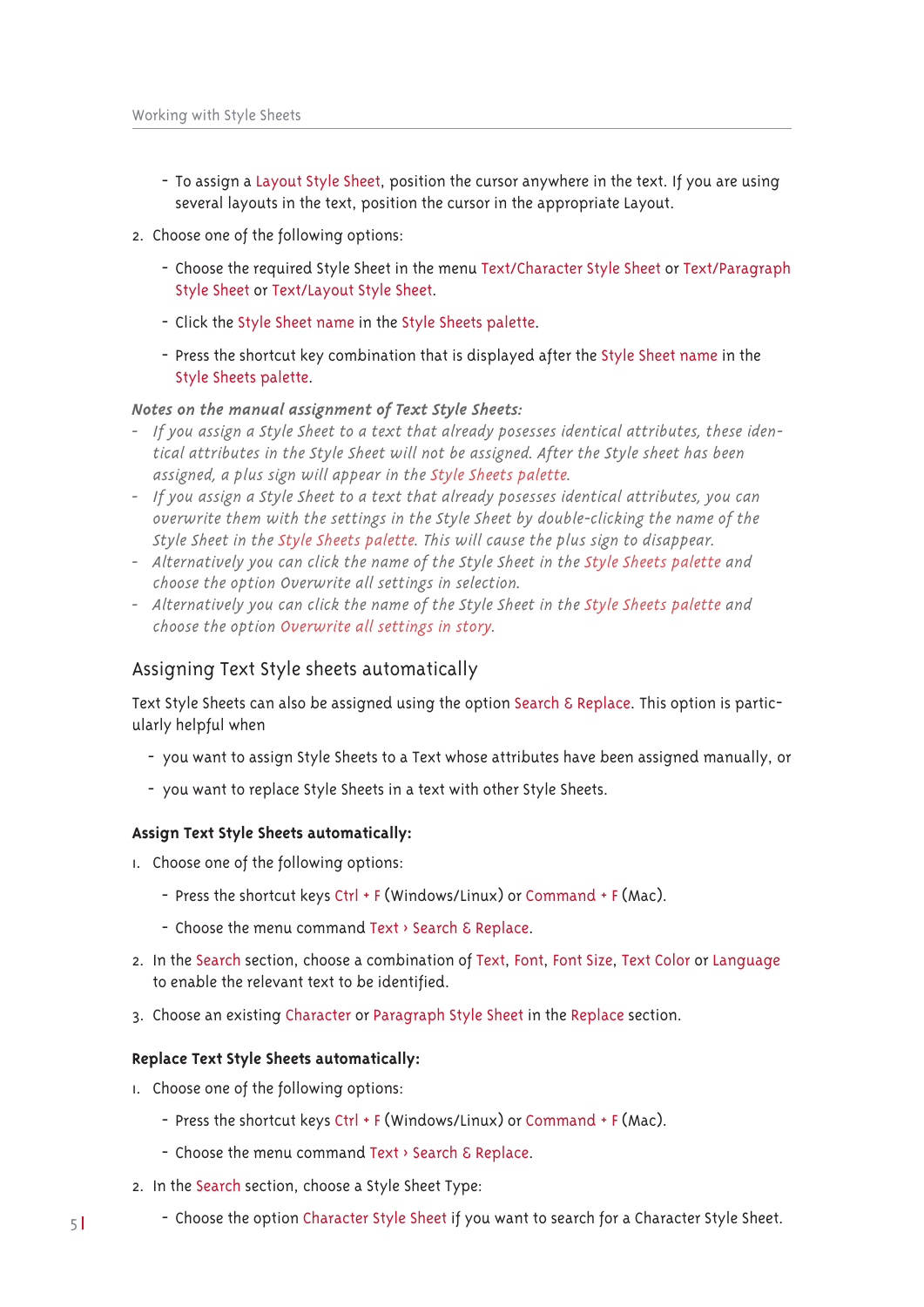- Choose the option Paragraph Style Sheet if you want to search for a Paragraph Style Sheet.
- Choose the option Layout Style Sheet if you want to search for a Layout Style Sheet.
- 3. Choose the Style Sheet you want to search for.
- $\mu$ . In the Replace section, choose a Style Sheet of the same type or of another type. Here you can for example search for a Character Style sheet and replace it with a Paragraph Style Sheet.

A very good method of assigning Style Sheets to new text automatically is provided by the options in the Preferences. Here you can choose Character, Paragraph and Layout Style Sheets that will be assigned to new text objects automatically.

#### **Assign Text Style Sheets automatically using the Preferences:**

- I. Create a Text Style Sheet of your choice. If you do this without a document being open, this Style Sheet will be available for all new documents.
- 2. Choose the menu command Edit > Preferences (Windows/Linux) or VivaDesigner > Preferences (Mac).
- 3. Choose the Text section.
- 4. Choose a Character, Paragraph and/or Layout Style Sheet from the Default Style Sheets section.
- 5. Click OK. The settings take immediate and automatic effect on
	- all new text and table objects.
	- all new documents, if at the time of making the setting no document is open.

#### Changing the assignment of Text Style Sheets

You can change the assignment of Text Style Sheets at any time. This is done either by choosing the option None or by assigning another Style Sheet. The option None has the effect that the assignment of the Style Sheet is cancelled. In this case the default options will be assigned to the text (default font, default font size, etc.), but any manual settings that have been made will be retained. The default options are not editable.

#### **Cancel or change a Text Style Sheet assignment manually:**

- $\mu$ . Choose one of the following options:
	- To cancel or change the assignment of a Character Style Sheet, mark the appropriate text
	- To cancel or change the assignment of a Paragraph Style Sheet in **one** paragraph, place the cursor anywhere in the relevant paragraph. As an alternative you can mark some of the text on the paragraph.
	- To cancel or change the assignment of a Paragraph Style Sheet in **several** paragraphs, mark the paragraphs. It is only necessary to mark a part of each paragraph, marking all the paragraphs completely is unnecessary.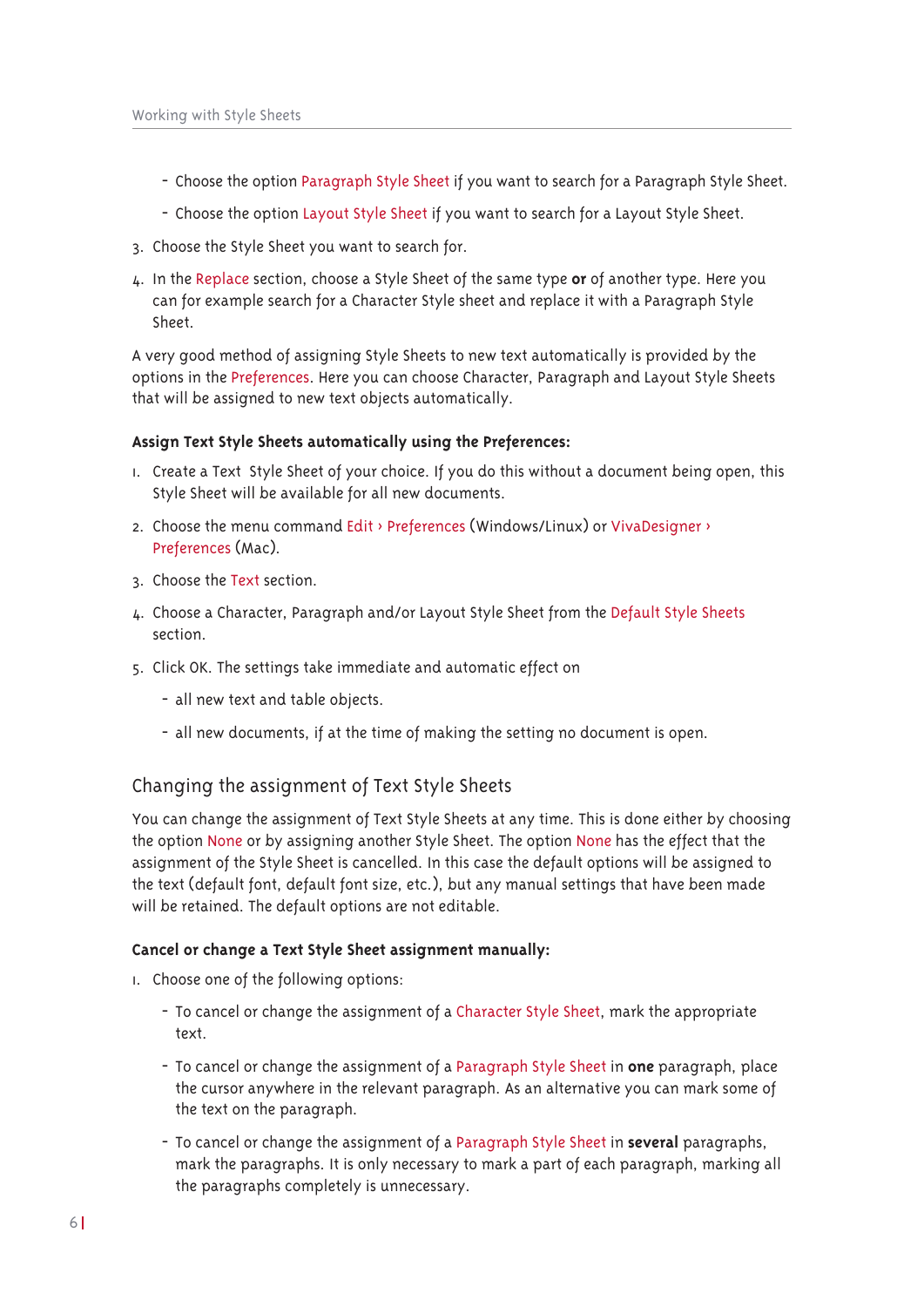- To cancel the assignment of a Layout Style Sheet that has been applied to the whole text, place the cursor anywhere in the text.
- If you use several layouts in the text and want to cancel or change the assignment of one Layout Style sheet, place the cursor anywhere in the Layout.
- 2. Choose one of the following options:
	- Choose the entry None in the menu Text/Character Style Sheet or Text/Paragraph Style Sheet or Text/Layout Style Sheet to cancel the assignment, or choose another Style Sheet.
	- Click the entry None in the Style Sheets palette to cancel the assignment, or click another Style Sheet.

#### **Cancel or change a Text Style Sheet assignment automatically:**

- I. Choose one of the following options:
	- Press the shortcut keys Ctrl + F (Windows/Linux) or Command + F (Mac).
	- Choose the menu command Text > Search & Replace.
- 2. In the Search section, choose a Style Sheet Type:
	- Choose the option Character Style Sheet if you want to search for a Character Style Sheet.
	- Choose the option Paragraph Style Sheet if you want to search for a Paragraph Style Sheet.
	- Choose the option Layout Style Sheet if you want to search for a Layout Style Sheet.
- 3. Choose the Style Sheet you want to search for.
- 4. In the Replace section, choose the option None, either for Style Sheets of the same type or for Style Sheets of a different type. In this way you can for example search for the usage of a Paragraph Style Sheet and there cancel all assignments of Character Style Sheets.

### Editing Style Sheets

You can rename, duplicate or delete Style Sheets.

#### Renaming Style Sheets

You can rename individually named Style Sheets at any time. Renaming Style Sheets whose names are in square brackets is not permitted. Therefore when naming your Style sheets individually, please avoid the use of square brackets. The dafault names in square brackets can also not be renamed

#### **Rename Style Sheets:**

- I. Choose one of the following options:
	- Select the menu command Edit/Style Sheets.
	- Alternatively, click in the Style Sheets Palette and select the option Edit in the context menu
- 7 endich 4 Style Sheet name so that it is marked/highlighted with a blinking cursor.